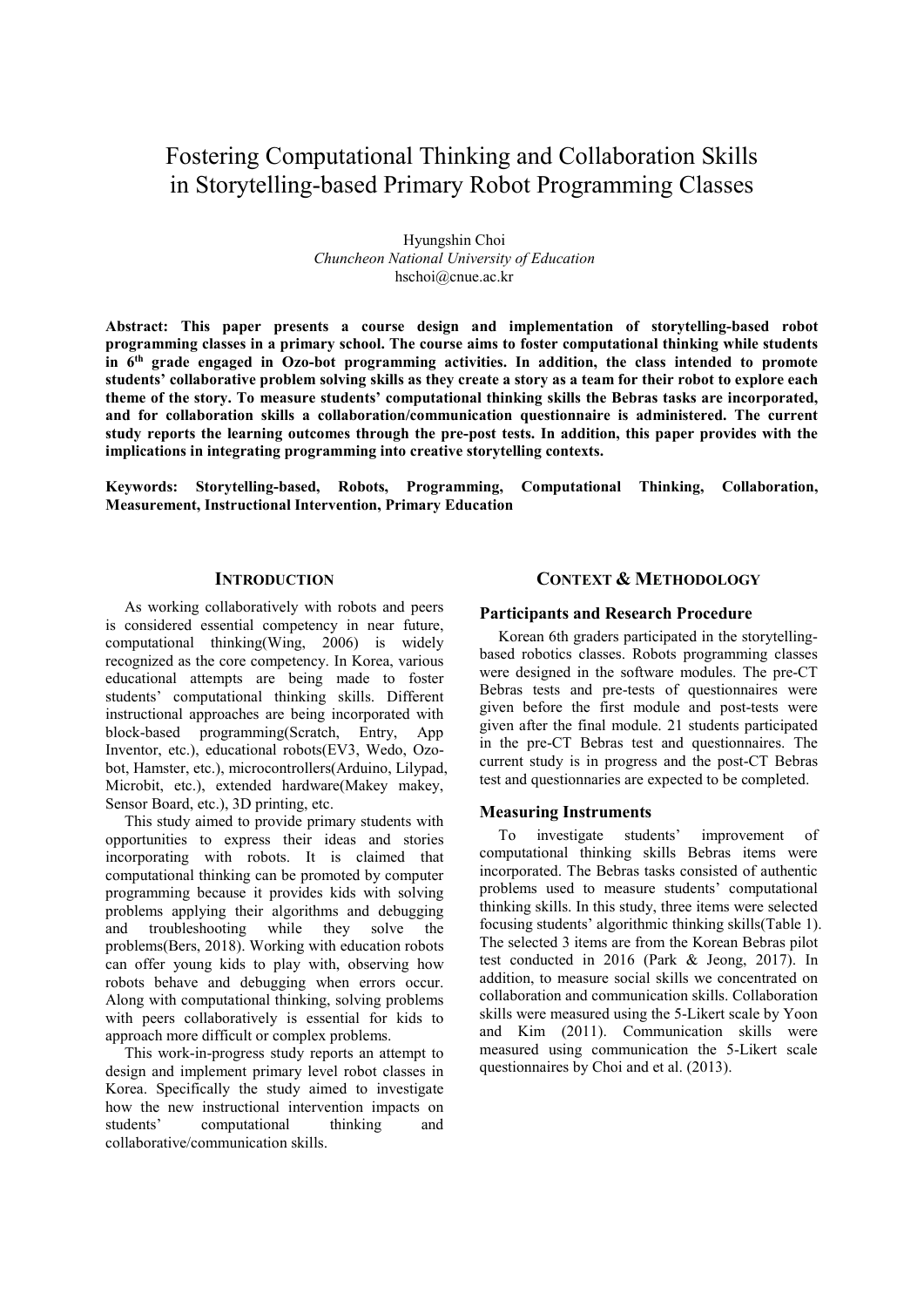

### **Data Analysis**

SPSS will be used for the data analysis. First, a matched pair t-test will be conducted to discover if robotics programming education improved students' computational thinking, collaboration, and communication skill.

#### **Robotics Program Design**

As Table 2 indicates, the robotics class including 6 modules was designed, and each module took 1 or 2 hours. The modules were designed to help 6th graders solve problems with real life stories. At first, students were introduced what software is and what kind of software is available. Then students engaged in an unplugged activity with command cards to understand how robot will understand human being commands. It followed with students' participation for them to create unplugged activities with poplar stories.

After the unplugged activity, students exposed to educational robot, Ozo-bot, for them to observe it and play with it. They became familiar with the robot and learned how it behaves. During this module students gained confidence on how to express their ideas with robots. In the next module students create a real-life story and express it with robots.(Figure 1~6)

For each module, students were urged to work together as a team of two acting one as a designer and the other as an engineer. The designer designs the robot and the engineer creates programs to solve the problems. The team members were encouraged to switch the roles back and forth allowing them to be able to perform two roles.

| Table 2. Robotics class modules |
|---------------------------------|
|---------------------------------|

| Themes & Activities                                              | Hrs |
|------------------------------------------------------------------|-----|
| Introduce the meaning and kinds of<br>software                   |     |
| Unplugged activity with command cards                            | 2   |
| Create unplugged activity with story and<br>share with the class | 2   |
| Get to know Ozo-bot                                              | 2   |
| Use Ozo-bot with various codes                                   | 2   |
| Create Ozo-bot program from real-life<br>story                   | 2   |



Figure 1. Getting Familiar with Robots



Figure 2. Getting Familiar with Robots working in teams